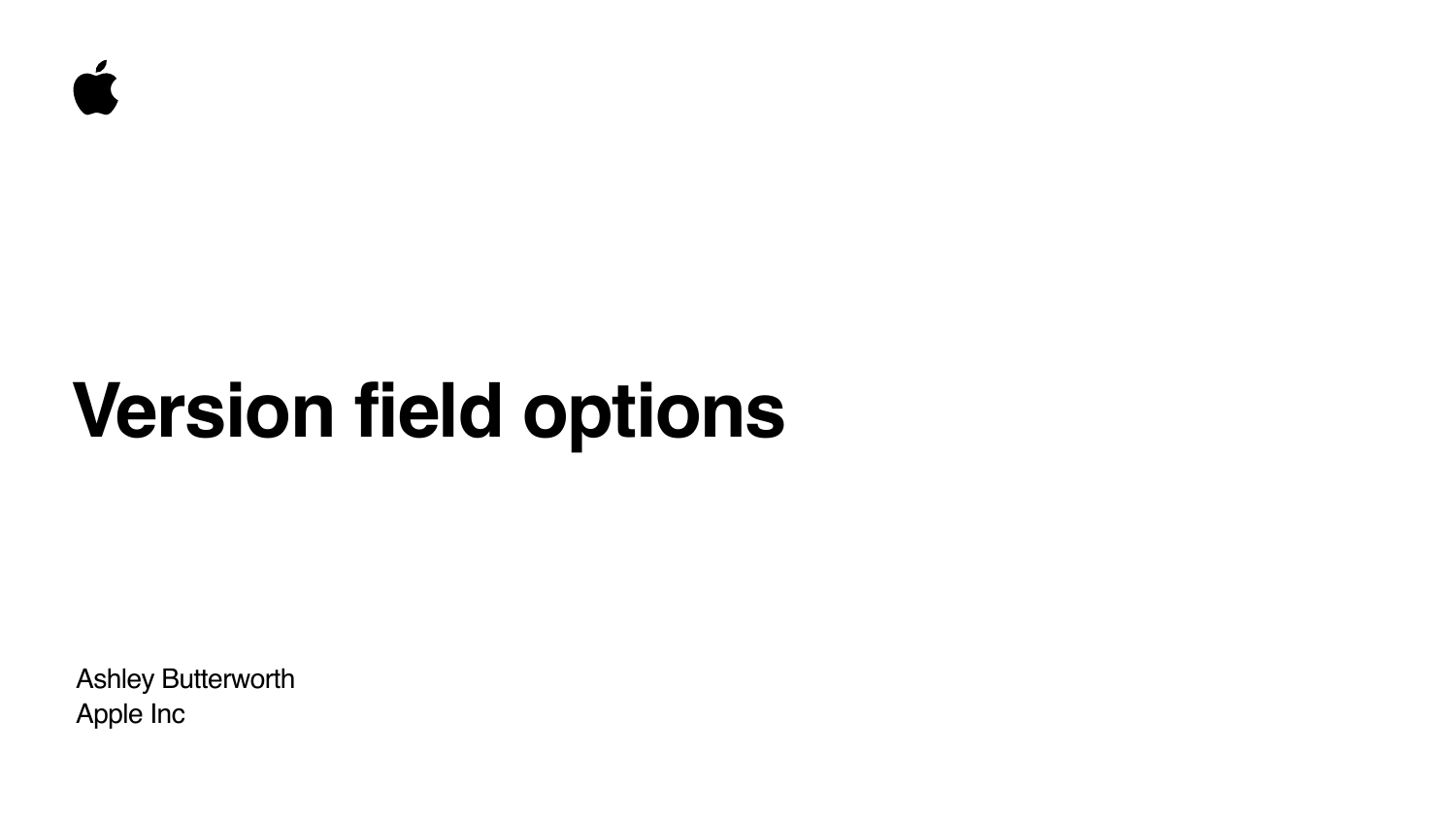#### **The Problem**

• As we noted during the Clause 4 V1 header modifications there are some questions around

- Is it the version of the AVTPDU's header, that is everything between the version field and the

- what does the version field mean and do we need to put diagrams everywhere
- Which area does it define?
	- Is it the version of the whole AVTPDU and encapsulated protocol?
	- stream\_data\_payload/control\_data\_payload/alternative\_data\_payload field?
- format.
- How does this apply to stream formats like CRF which use the alternative header

• Is the definition shared by all AVTPDU formats (stream, control and alternative) or is it per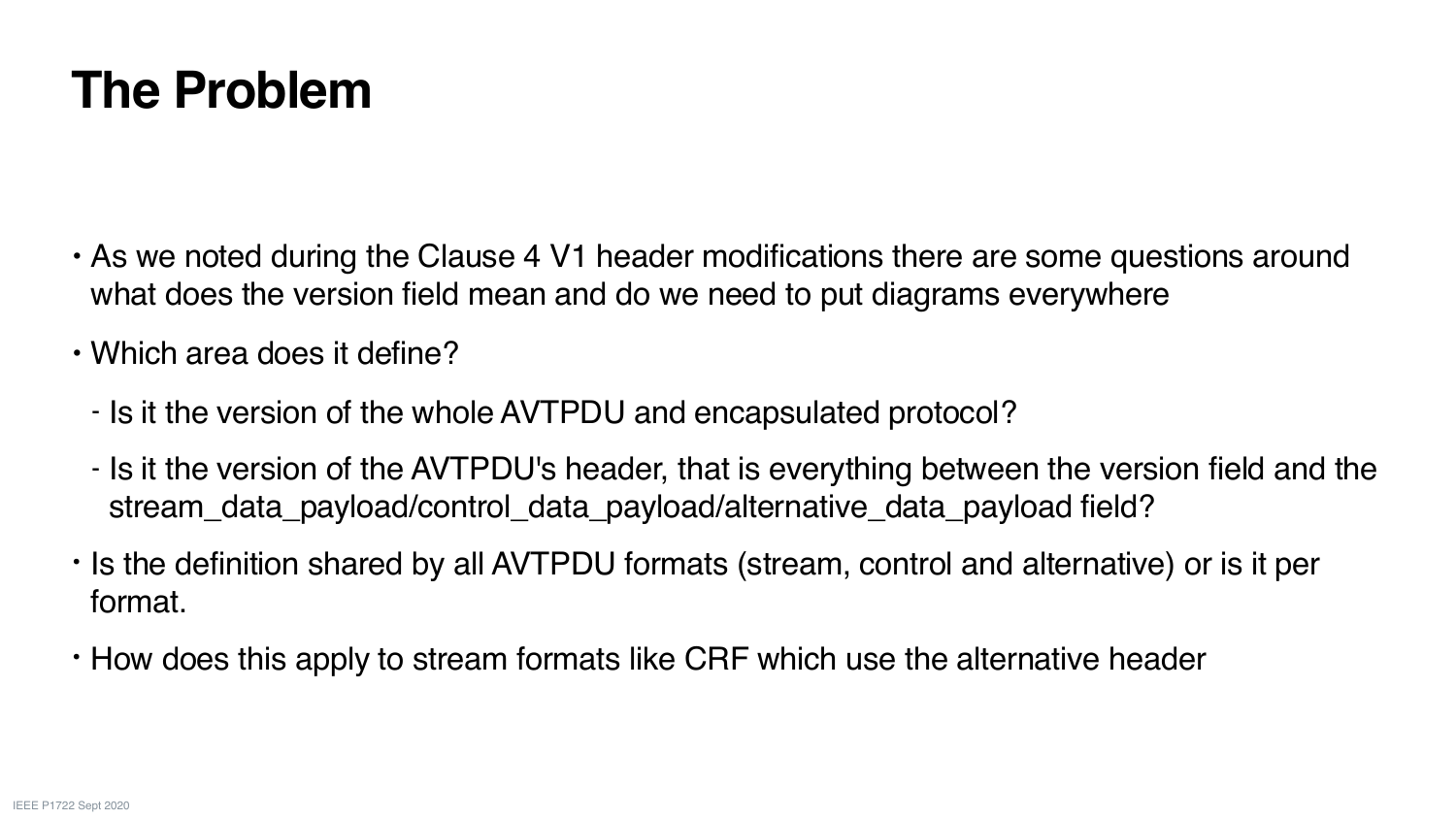#### **What does version define**

• If it defines the AVTPDU's header, that is everything between the version field and the stream\_data\_payload/control\_data\_payload/alternative\_data\_payload field (my currently preferred interpretation) then some protocols may not have a way to

• If it defines the whole AVTPDU including the subtypes payload then the version number may mean different things for different subtypes even though they share

- expand (e.g. CRF)
- the same format of AVTPDU (stream, control or alternative).
- avaiable)

• Is the definition of the version field entirely in clause 4 or do subtypes get to define the version field values (excluding the subtypes ability to limit what options are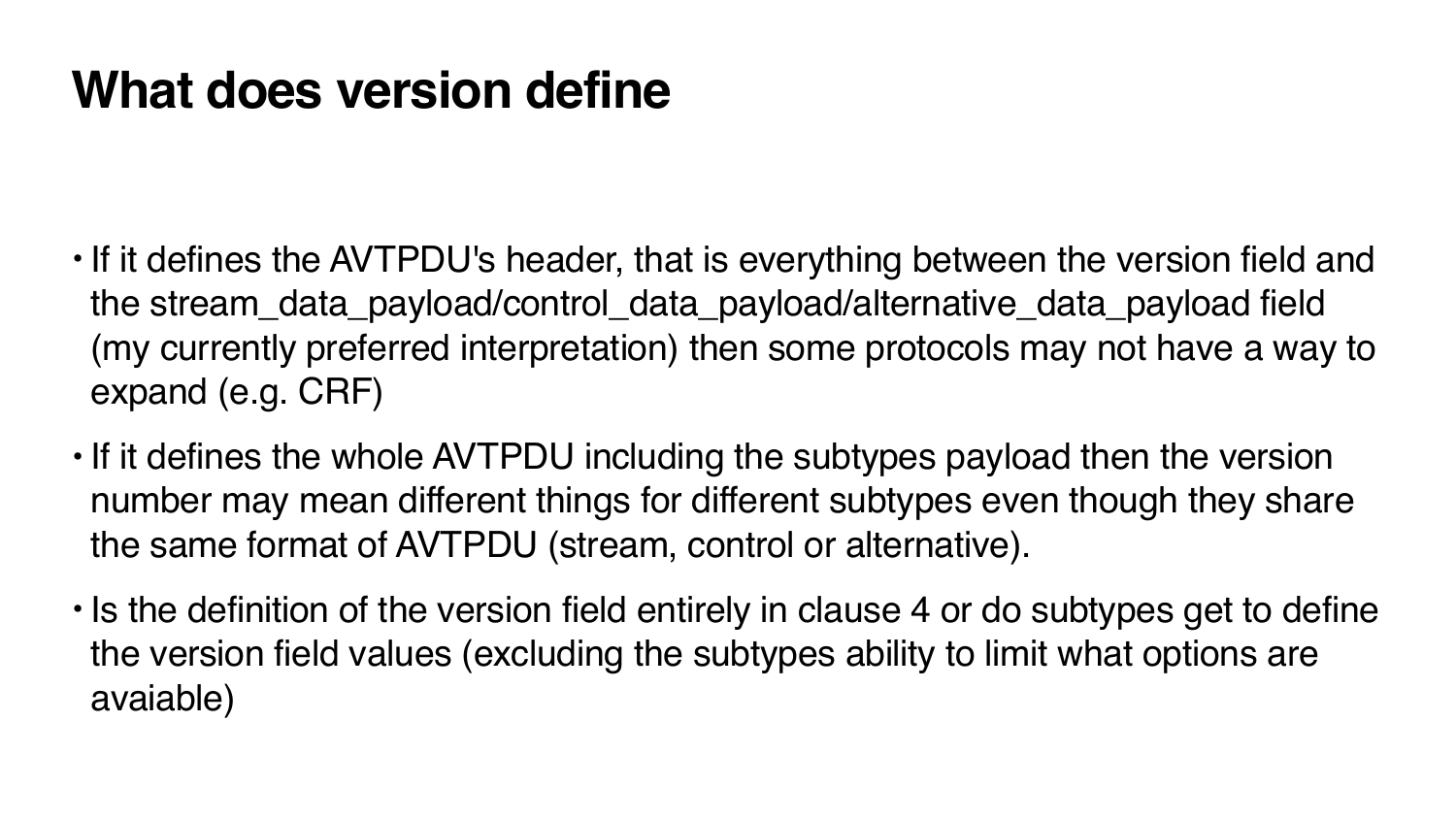#### **Shared defnition**

- Is the definition of a version number shared across all of the AVTPDU types?
- There are only 8 possible values for version (3-bit number).
- We are currently defining a set of header changes that only apply to a Stream AVTPDU. It seems like a bad idea to burn a version number across everything when there would be no change to Control and Alternative headers in V1
- Separate definitions allow us to add extra to the Stream header without using version numbers on the other 2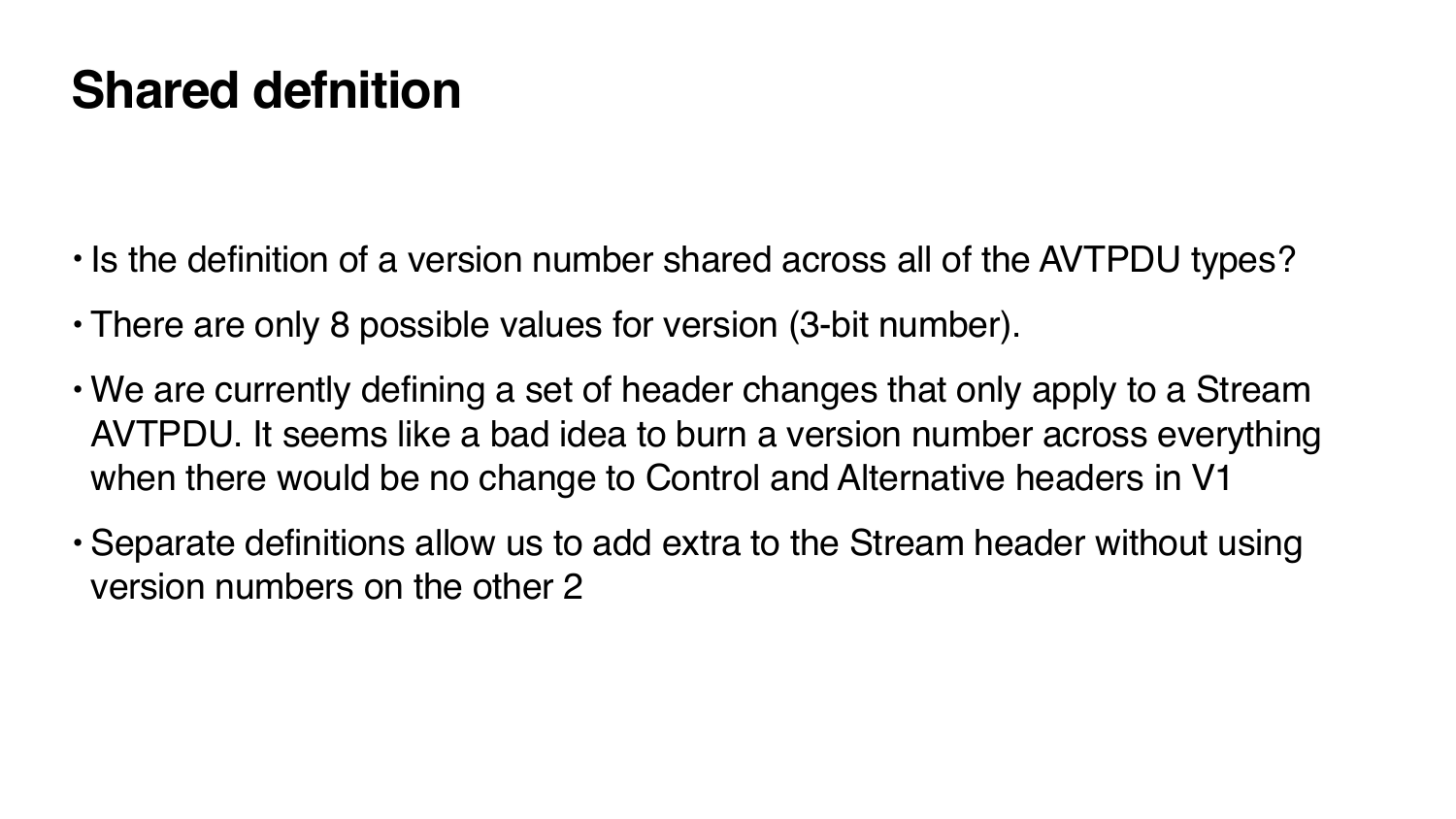### **CRF and NTSCF**

- CRF and NTSCF are an interesting case. Both use the Alternative AVTPDU format since they don't have a presentation timestamp but both include (or optionally include) timestamps that use gPTP.
- They need a place for the gPTP GM ID and expanded sequence number.
- If the version field is defined by clause 4 then we have an option to include an expanded sequence number (maybe 20 bits of extension to the existing sequence numbers???) and GM ID and have it common to any subtype. Additionally in this case CRF and NTSCF have no version number of their own to be able to expand their header
- If the version field is defined by the subtype then CRF and NTSCF can add fields

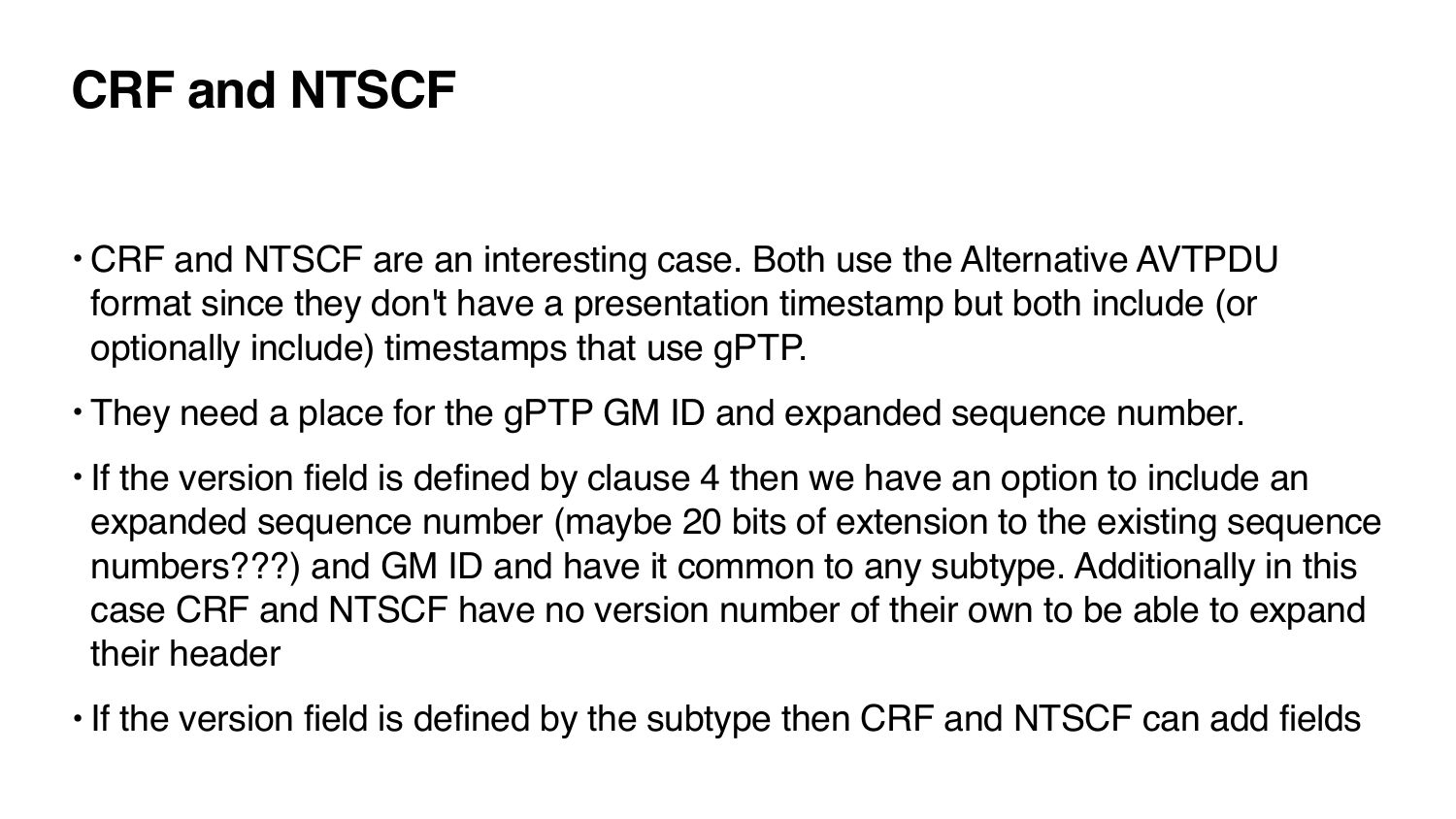## **CRF and NTSCF (cont)**

sequence number, both have message/event types within the PDU which could provide another version which includes the GM ID in the message/event itself.

- CRF and NTSCF have an alternative for the GM ID but not the extended
- The downside of this is that it leads to message bloat and we now have an exponential growth in message/event types.